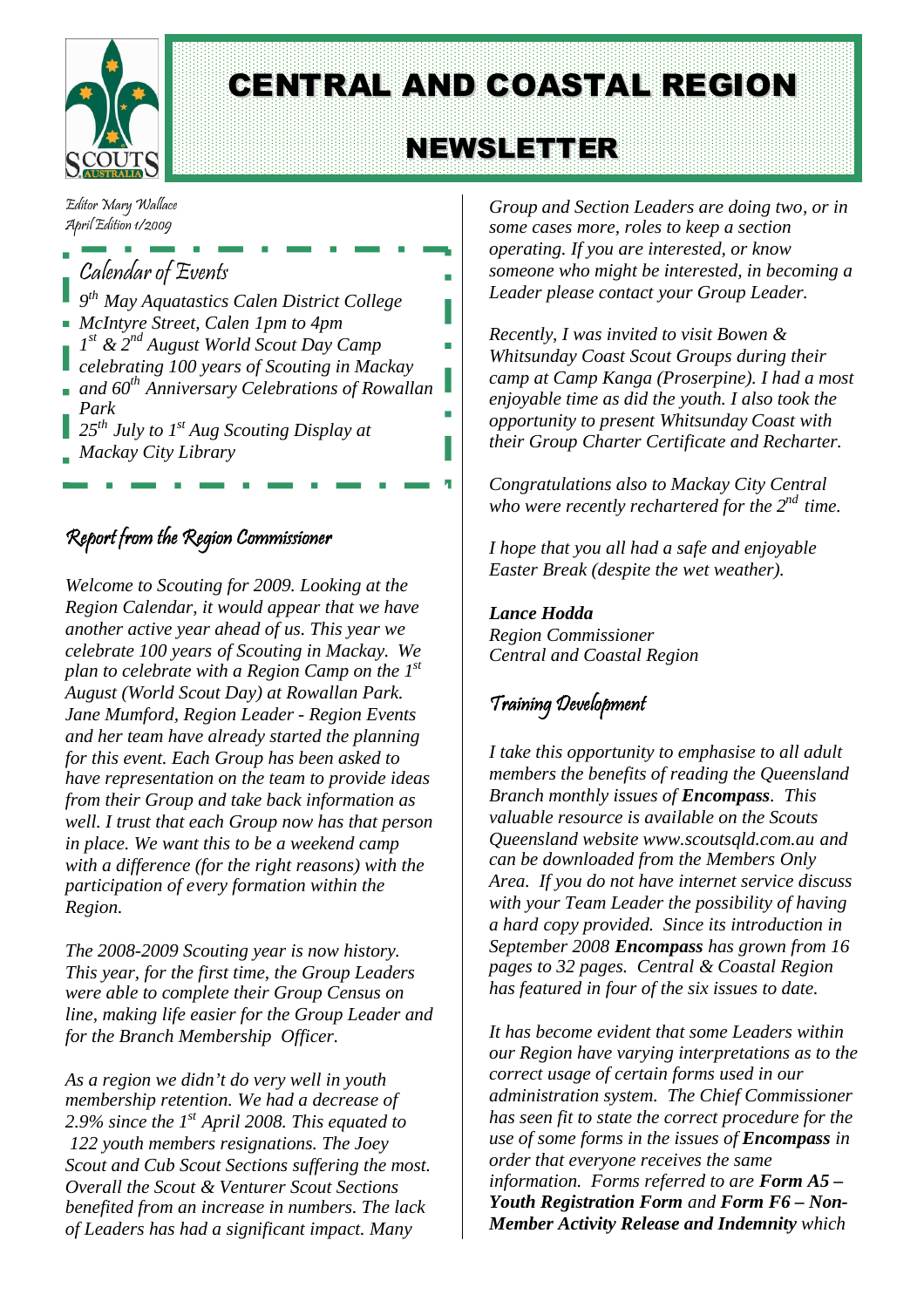*were explained in the September 2008 issue. In the October issue the Chief Commissioner refers to Form C5 and Form C4 in his column Message from the Chief. The Chief's column in the November issue refers to Age Ranges. This is another area which attracts requests for clarification.*

*On the page bearing the heading Administration a box appears each month for Updated Forms. This is worth keeping an eye on as it assists us to keep up to date with our administration requirements.*

*I have selected the above as they are necessary in the day to day running of our Sections, but I do not suggest for one minute that your reference to Encompass should stop here. Each issue is informative and provides excellent reading from cover to cover. Accept it as a resource and ensure you get your copy each month.*

*Badges - With AJ2010 approaching I thought it timely to mention that we have on hand a number of badges suitable for badge swapping. We have our present Central & Coastal Region Badge; the now defunct Mackay District and Whitsunday District badges: Mackay District Scout Camp and Rowallan Park 50th*

*Anniversary badges. The cost of each badge is \$2. Group Leaders can assist by promoting the availability of the badges to their members thus providing early opportunity to purchase badges for swapping at the Jamboree. Region Leader Information Technology, Dougal McWhinney has placed these badges on the Region Website for all to view. We also have some packs of 10 assorted Cub Scout Rally badges at a cost of \$2 per pack. These could be suitable for incentive awards or Christmas gifts or for those just wanting to add to their collection, camp shirt or camp blanket.*

*I am the current custodian of these badges and will be pleased to supply orders on request. Good Scouting !*

**Margaret Hodda** *Assistant Region Commissioner Training Development*

### Rowallan Park News April 2009

*The weather pattern for 2009 has been more like the old days where the wet closed the Park for the first four months of the year with boggy roads and soggy fields. I believe we have received more than half of our annual rainfall and we have only passed a quarter of the year. We actually closed the Park for a period of time as additional traffic on the road would have prevented the caretakers from getting in and out for supplies and other essentials. The industrial bin had to be taken out to the bitumen road as access was not possible by the contractor's truck. Barry was seen by several members "picking up his wheelie bin" from Glendaragh Road during the afternoon which resulted in a few friendly calls and emails to me. Barry has done his best to keep the growth of grass in check whilst working on building sites, road and drainage works.*

*A major problem taking a considerable amount of time by numerous people was a broken water main which emptied the tanks in a day or so. Not an easy task to find a wet spot in the ground when the rain persisted in keeping everything wet. Not all people were considerate when the leak could not be found and they considered themselves deprived of services! Pity that some people are so shortsighted and inconsiderate but we must soldier on!*

*Some booked activities arranged for the park were either, cancelled, directed to another venue or postponed to a more suitable time when the Park was dried sufficiently for safe use which would not cause damage to the property. A "new" second hand 120 HP tractor is being acquired to relieve our little 55 HP Ford of its overloaded job. It is hoped to have the machine on site within the next 14 days, everything being equal.*

*When this machine has been set in service we have some major oil leaks to attend to on the Ford. The cost of gaskets etc are not expensive but the time to split the tractor in half is a major task. Again we must soldier on! We have been successful in obtaining a grant for a kitchenette in the new activity building. The Fellowship is now authorized to proceed with the work to be carried out by the contractors who supplied the original quotes.*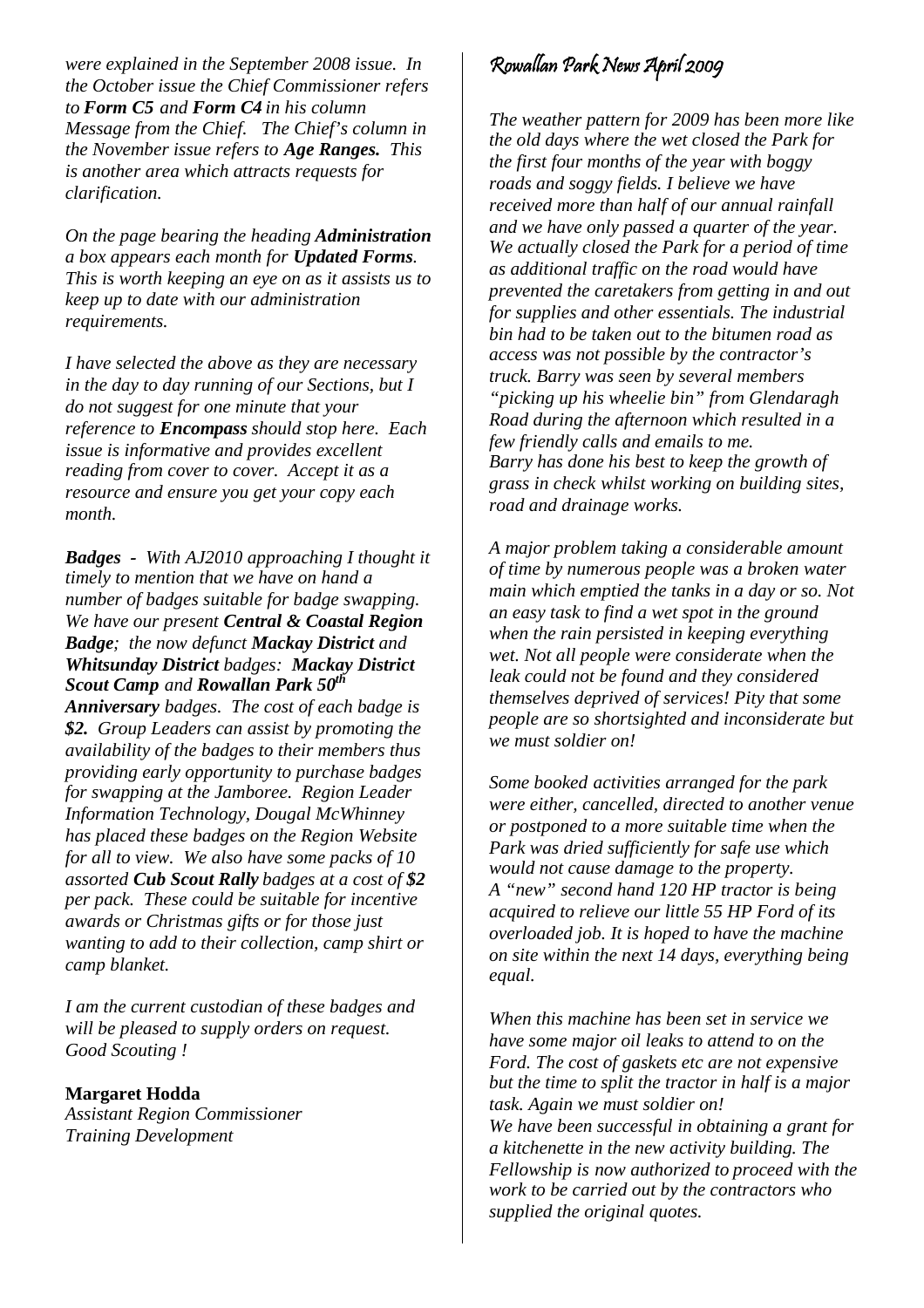*The Commonwealth Water Grant Project has now been completed with all funding exhausted. The associated documentation is now prepared and ready to go to the auditor. There is a bit of tidying up to complete the physical job and this can be organized when the weather permits and people are available.*

*Jeff Jessop has been successful in obtaining drainage pipes to improve our overall drainage system in accordance with our current Scout Plan as well as being able to improve road drainage within the Park. Jeff has spent a considerable amount of time cutting and preparing these pipes off site and then acquired a truck and transported them to the Park. We convey our many thanks to Jeff in recognition of his efforts.*

*Many man hours were spent in an endeavour to locate our loss of water from the tanks due to the busted water main. For those people involved, please accept our sincere thanks for your assistance. This will always be an ongoing problem as the earth moves and pushes rocks into the poly lines. This problem is often compounded by traffic driving over water lines and pressing the rocks further into the pipes until a leak occurs. Then we have the problem of locating the leak!*

*We have encountered a major leak in the Barry Spratt Dam. A compound was purchased by the Fellowship at a cost of approximately \$760.00 which, when broadcast around the affected areas of the leak is sucked into the damaged portion where this product swells to approximately 30 times its size to block the leak. We are currently observing the result from the initial broadcast before making further decisions on future works. Our thanks go to Barry Spratt, Harry Roestenburg, Mike Oakley and Tim Johnson for their efforts with this job. Also thanks to anyone I may have missed that was involved with this job and many others that have been performed since the last newsletter.*

*In conclusion, please give Jane Mumford all the support possible in her bid to have the World Scout Day, 100 years of Scouting in Mackay and the 60th Anniversary of Rowallan celebrated at a combined camp with a difference at Rowallan Park on 1st & 2nd August this year.*

## Regional IT Support

*Hi all, I would like to introduce myself as the new IT Support person in the region. Over the last 4 years I was a Scout Leader in Gladstone with Kareeba Scout Group returning to Mackay for work (I left in 1990). Some of you I knew when I was progressing through the youth sections (all the way through to Rovers) and over time I am sure I will gradually get to know everyone about the place.*

*You may have noticed a bit of activity on the Region and Group websites over the last couple of months. The Group websites have gone through some long awaited overhauls as I implemented a standard template for all the Group sites. A couple of small changes will be implemented to the Group sites in the coming weeks and I am looking forward to hearing any comments (good or bad) and any suggestions the Groups feel are needed. Currently I am maintaining the content on each site so if you have any stories and/or photos from recent events, send them through and I will place them on your webpage. Any Group that has someone keen to look after their site let me know and I will gladly get them started.*

*Design work has started on the Region website. At present the layout will be similar to the Group websites except it will be Region based. If you have any suggestions or ideas for the site let me know and I will see what can be done.*

*My work will at times take me past some of the more remote Groups we have and I am hoping to drop by and say hello over the coming months. If you have any Scouting IT needs please contact me as I am always willing to assist where possible. I am always available via e-mail (see the Region website).*

#### *Dougal McWhinney*

*Region Leader – YPS Information Technology Central & Coastal Region*

#### *Bob Hodda & Harry Roestenburg*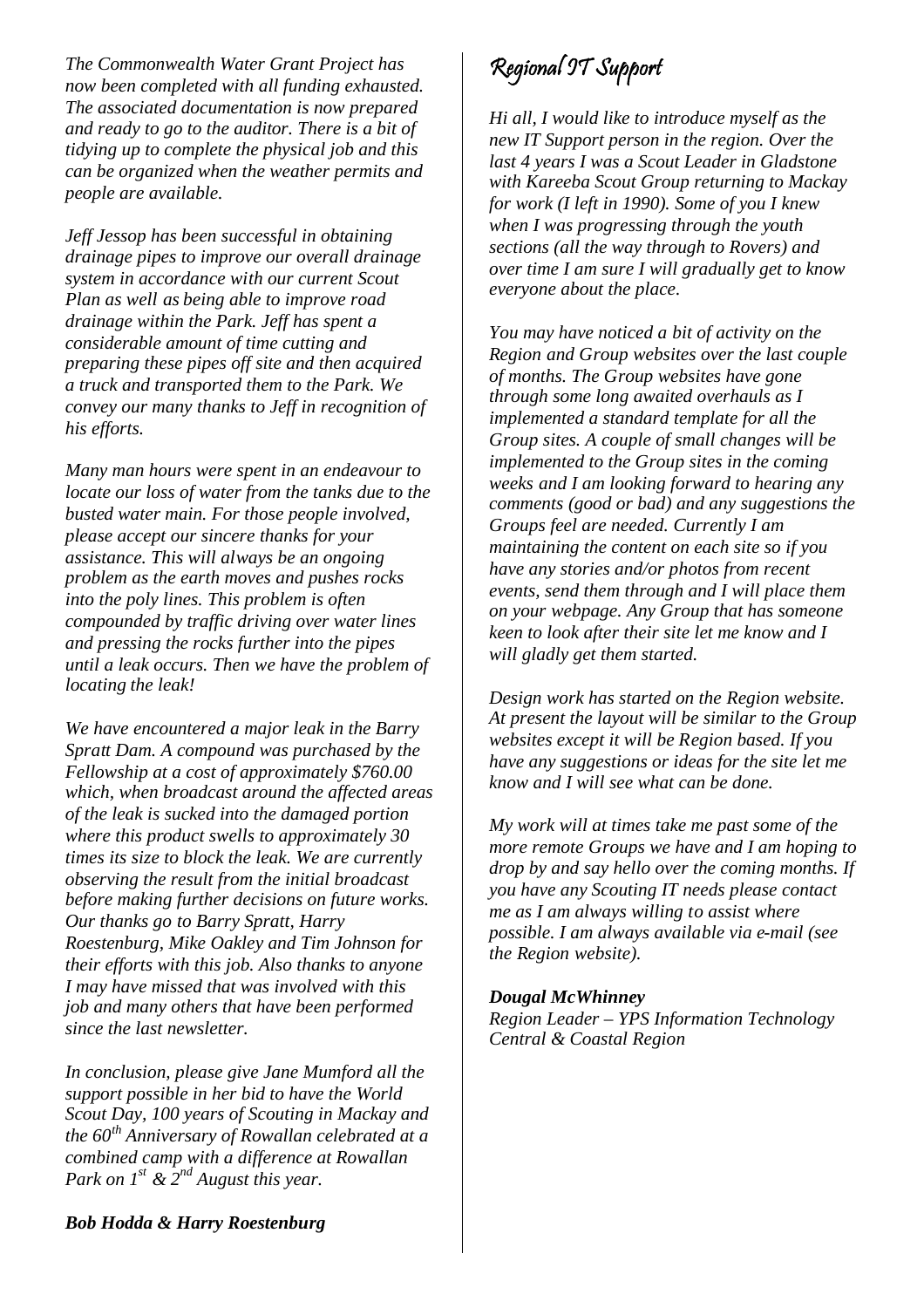## Region Joey Scout Report

*Hi everyone and welcome to another busy year for 2009. So far this year all the Joey Scout Leaders in the Region came together for their Planning Meeting to plan our next Region Mob Holiday. This year it will be held on the 18th and 19th July. Our theme will be an Under the Sea Adventure to be held at Rowallan Park, Mackay.*

*Easter is almost upon us and I suspect most of us are looking forward to a nice break over the long weekend. Where ever you are and where ever you travel to over the long weekend, stay safe and have a relaxing time. And above all, don't eat too much chocolate!*

*Wendy Harm (Wallaby) RL Joey Scouts.*

### Roventure 2009

*Roventure 2009 will be something to remember for years to come. The experience, laughs and getting to know the Rovers who you will become a part of in the near future was definitely worth the 2 hour plus drive each way.*

*We had a great time from arrival late Friday night after an enjoyable car trip with Peter and Pera. After being greeted by all the Rovers at 10pm, waiting for Brisbane to arrive and setting up tents by car light it was off to get a nice Rover sleep-in on Saturday morning. It was a meet and greet session on Saturday morning as we all got to get to know some of the Rovers and Venturers from around the state a bit better. After that we split up into groups and did different activities during the day. A highlight of Saturday was the "Try-Hard Myer Models". It was sometimes hard to tell a boy from a girl! During the day, a few people managed to end up in the water trough on the side of the camp. The most inspirational response to being put in the trough came from Scott, the Rover in charge of the event - let's just say that we now know that windscreen wipers do work for wet jeans.*

*That night, after the PowerPoint of all the events of the day, was the awesome disco with plenty of people dancing into the morning (many of whom with no shame – and caught on video)! Unfortunately, due to uncontrollable events and*

*numerous concern calls over gloomy Cyclone Lame-ish, we had to return to Mackay early on Sunday morning – and into the "killer" no-show cyclone (of which we didn't notice a tree blowing in the wind until Sarina). During a few stops at houses, we concluded that as the weekend didn't cost the Venturers a cent that this was the best camp a Venturer Scout could hope for.*

*This was my second and final year going to Roventure as a Venturer Scout. I am already looking forward to the next Roventure when I'll be a Rover! It truly was an enjoyable weekend and I encourage any Venturer Scout to get involved with the Rovers and attend as many Roventures as possible. After all, it's great networking!*

*Zac Girvan, Unit Chairman Banksia Venturer Scout Unit*

### Bowen Scout Group.

*I am pleasantly tired as I write this, having returned from a weekend at Proserpine Dam where Whitsunday Coast and Bowen combined forces for a Group camp. We were able to fly Cub Scout, Scout, Venturer Scouts and Rover flags and watch on as the RC presented Lachlan (Whitsunday Coast) with his Grey Wolf Award. Our combined packs worked on First Aid and Canoeing badges whilst Scouts navigated their way around the dam on a three hour sojourn as part of their Water Activities Target.*

*Weekend highlights include an investiture in canoes on the far side of the dam, a great campfire where our Dads performed an entertaining number; Mums taught us a song we did not know and our Rovers and Venturer Scout put on a fire twirling demonstration.*

*On Founders Day, Bowen was proud to see Harrison awarded his Joey Scout Promise Challenge – our first Joey to complete this award, at our Sleepover Birthday party attended by our Cub Scouts, Scouts, Venturer Scouts and Rovers. Joey Scouts have closed the doors as we are again without Leaders in that section.*

*Scouts have been busy with housekeeping tasks now we have enough to form three patrols but it took several weeks to elect Patrol Leaders,*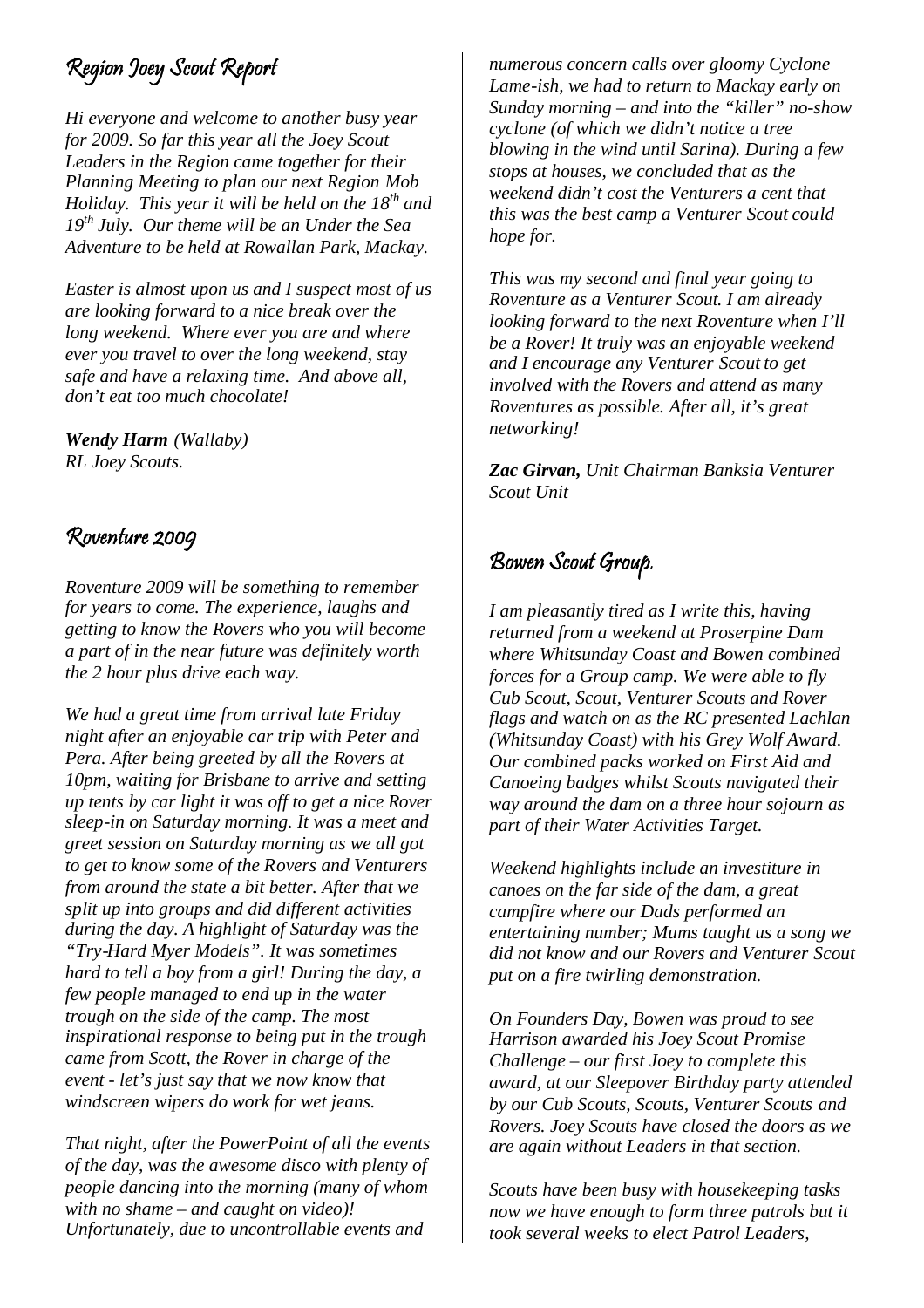*appoint APLs and work out the best fit for patrol composition. That's not all they have done though – a number have completed Pioneer Citizenship whilst all have worked on Emergencies with several visits to our local Ambulance and a marathon 500m stretcher carry which helped them realise teamwork produces better results.*

*The two overnight Group activities this term have helped our new Cub Scout Leaders see the potential for fun in Scouting. We look forward to what next term offers as Bagheera and Rikki take over the planning. It will be an exciting year!*

*Lesley Bullemor ( Brolga) Group Leader, Bowen*

## Whitsunday Scout Group

*Whitsunday Coast Cub Scouts started the term in February with Chinese New Year programs, Shrove Tuesday cooking pancakes on homemade stoves from Milo Tins, a party for Founders Day with a program on Baden Powell, a movie night for the Jungle Book, Tadpoling and last week a trip to Proserpine Scout Den to join them for Harmony day celebrations.*

*Due to Leader commitments for the first couple of weeks, the Scouts started late this year. They joined the Cub Scouts for the Founders Day party and then covered some of their Scout Craft badge activities. We are now without a Leader in the Scout section and because of the Jamboree next year I will continue with the Scouts to assist them as best I can, so they can achieve their goal to attend Jamboree. As I have no Scout Section experience I am desperately seeking a Scout Leader, and I am asking for other Groups that may be able to assist me with some easy programmes or if you are wanting to do any walks or camps in our area, I am happy to organise information on destinations etc if you could organise and run the programme and allow my Scouts to join in with you. We were due to go on an overnight camp/hike with Bowen Scout group in February but due to the weather it was cancelled. I have covered different stoves and lighting fires with the Scouts, taken them to camp shop as an outing and got them to list what they think they would need for a camp. On Harmony Day we covered the heritage of many different countries and the Scouts are all*

*applying for penpals. This week they made aluminium can metho stoves and were very excited. I let them cook 2 minute noodles as I wasn't sure how long the stoves would last to cook anything else. I sent them home the week before to make the stands out of coat hangers with the assistance of their dads as I wasn't so good at that skill. Next week I am having the owner of Canfire come to give them a talk and demonstration on uses of fire hydrants etc and covering the fire awareness section, then they will be packing the trailer for the camp on the Saturday with the Bowen Scouts. They will each be cooking their own meal with a number of different cooking methods and have planned their own menu and shopping list. In the new term we will be visiting the ambulance and fire station. Last year we visited the water police. Bowen are also at this stage holding an overnight hike at Brandy Creek in which Lesley has invited us to join her again. I would like to thank Lesley very much. I sent out a cry for help in February to other Group Leaders and Lesley instantly replied with "You can come and join in any activities at our den" and offered to run a weekend programme just for us. I got her full terms programme which also assists me in knowing what to cover but gave me the opportunity of letting her know what we would like to participate in with her. A BIG THANKS LESLEY. I am looking forward to the Easter break as I have been very busy trying to keep the Cub Scout and Scout Sections running, by doing the programmes myself and searching for new Leaders etc.*

*Exciting news is we got the Breakwater Island Community Benefit grant and the Gambling Community Benefit Fund which will be helping us towards kitchen renovations and storage area downstairs. After this is completed it will be a great den for fellow Scout Groups to come for camps etc. Other community groups use our den so hopefully this will help them as well. I would like to thank Tania Edwards very much for applying for these grants for our Group. She was very busy at the time with work commitments but thankfully squeezed us in here and there to get them done and in. Since I have been involved with the Group we have never applied for any grants because it was all too daunting.*

*Until next time that's my news*

*Kathy Ball Group Leader Whitsunday Coast*